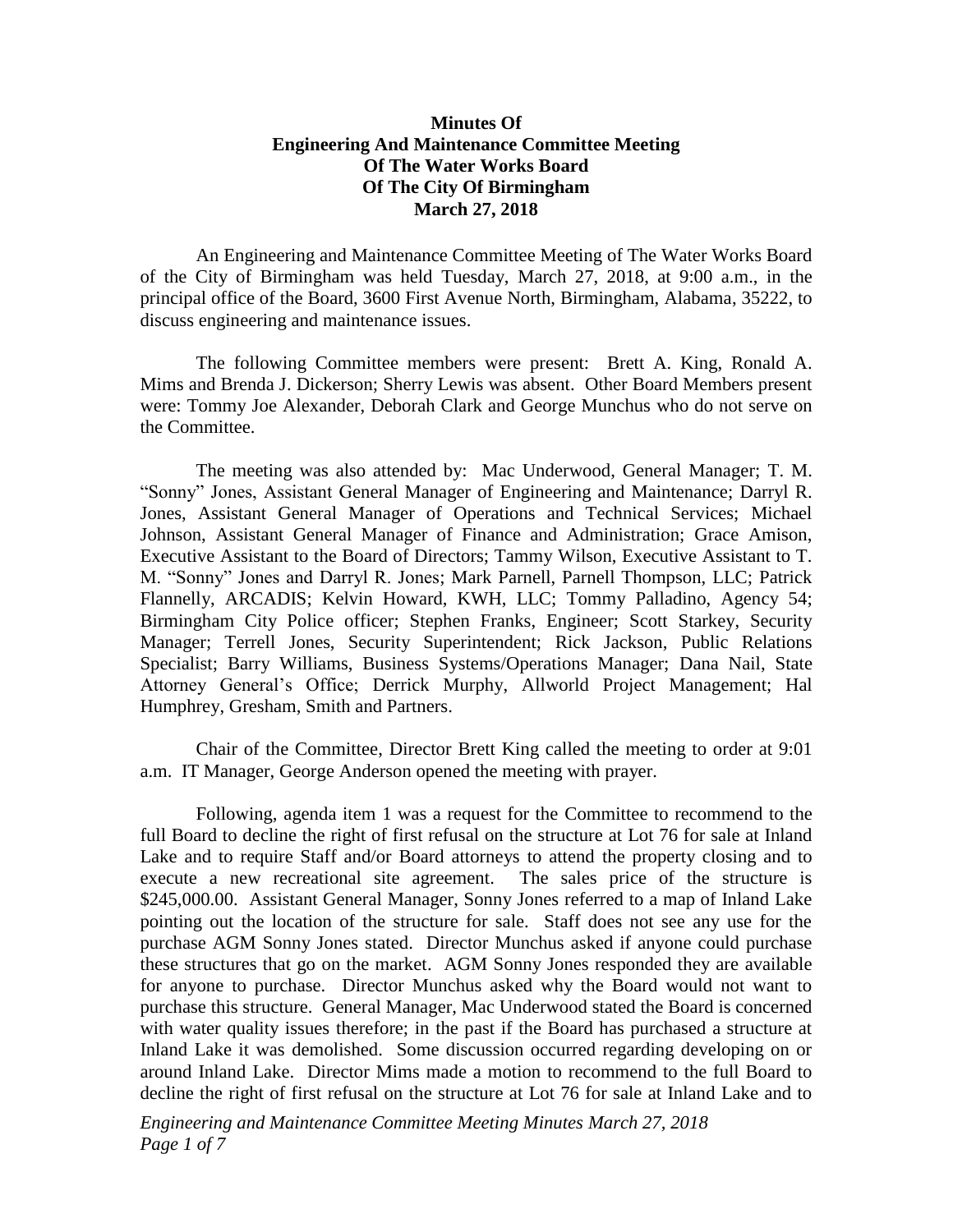require Staff and/or Board attorneys to attend the property closing and to execute a new recreational site agreement; Director Dickerson seconded the motion. Therefore, this item was recommended to the full Board to decline its right of refusal and not to purchase the property.

Next, agenda item 2 was a request for the Committee to recommend to the full Board to authorize the Engineering Department to take bids for re-roofing of buildings at three filter plants and two pumping stations. AGM Sonny Jones explained that the Board would like to take bids to re-roof five structures at various Board facilities. Director Dickerson asked if this would be all the roofing projects this year. AGM Sonny Jones responded a schedule would be provided to the Board of all roofing projects for the year. Director Dickerson asked how many buildings there are in total with roofs at Board facilities. AGM Sonny Jones responded he was unsure, adding he knew how many facilities there are, but not how many individual roofs there are. Director Clark asked AGM Sonny Jones to confirm he did not know how many individual roofs there were on Birmingham Water Works Board (BWWB) facilities. Director Dickerson asked Staff if anyone knew the answer. Assistant General Manager, Darryl Jones stated there are over 51 pump station facilities in the system and another 20 facilities including raw water intakes, raw water booster stations and water treatment plants. This does not include about 6 individual buildings on the main campus. AGM Darryl Jones stated there are anywhere from 70 to 100 roofs on Board facility property. Director Dickerson asked GM Underwood if he knew how many total roofs there are on all the Board's properties. GM Underwood responded he did not, but added Staff would compile a list all Board facilities by location and all the roofs that may have to be replaced, highlighting those that may need to be replaced in the short-term. Director Dickerson asked for a list of each facility and each roof needing to be replaced. Director King asked which facilities have roofs that need replacing on the agenda today. AGM Sonny Jones responded Putnam Filter Plant, Shades Mountain Filter Plant, Cahaba Pump Station, Carl Sims Pump Station and Carson Filter Plant. GM Underwood stated all information on the current roofing projects for this item are in Diligent Books. Each project's location along with a description of the different types of roofing was provided in a handout (a copy of which is on file with the Committee meeting book) to the Committee. AGM Sonny Jones explained the spreadsheet from Diligent Books listing the projects. Director King asked if the bids would be received for all the projects together or individually. AGM Sonny Jones responded the bids would be sought individually for each project. Director King asked if everyone was good with moving the item to the full Board and authorizing Staff to take bids. Director Clark asked for a global view of all roofs so the Board will know exactly what they are looking for. AGM Darryl Jones stated he did not want the Board to misunderstand that Staff does not know how many facilities the Board has because there are documents that contain this information that Staff does have access to. Chairman Alexander stated in the City of Irondale he would have to take a count to know the exact figure for roofs when he was Mayor there. Director Dickerson said if she was the Mayor, she would know the exact number of roofs. Director Clark stated someone should know this number and be able to rattle it off. Director Mims made a motion to recommend to the full Board to authorize the Engineering Department to take bids for re-roofing

*Engineering and Maintenance Committee Meeting Minutes March 27, 2018 Page 2 of 7*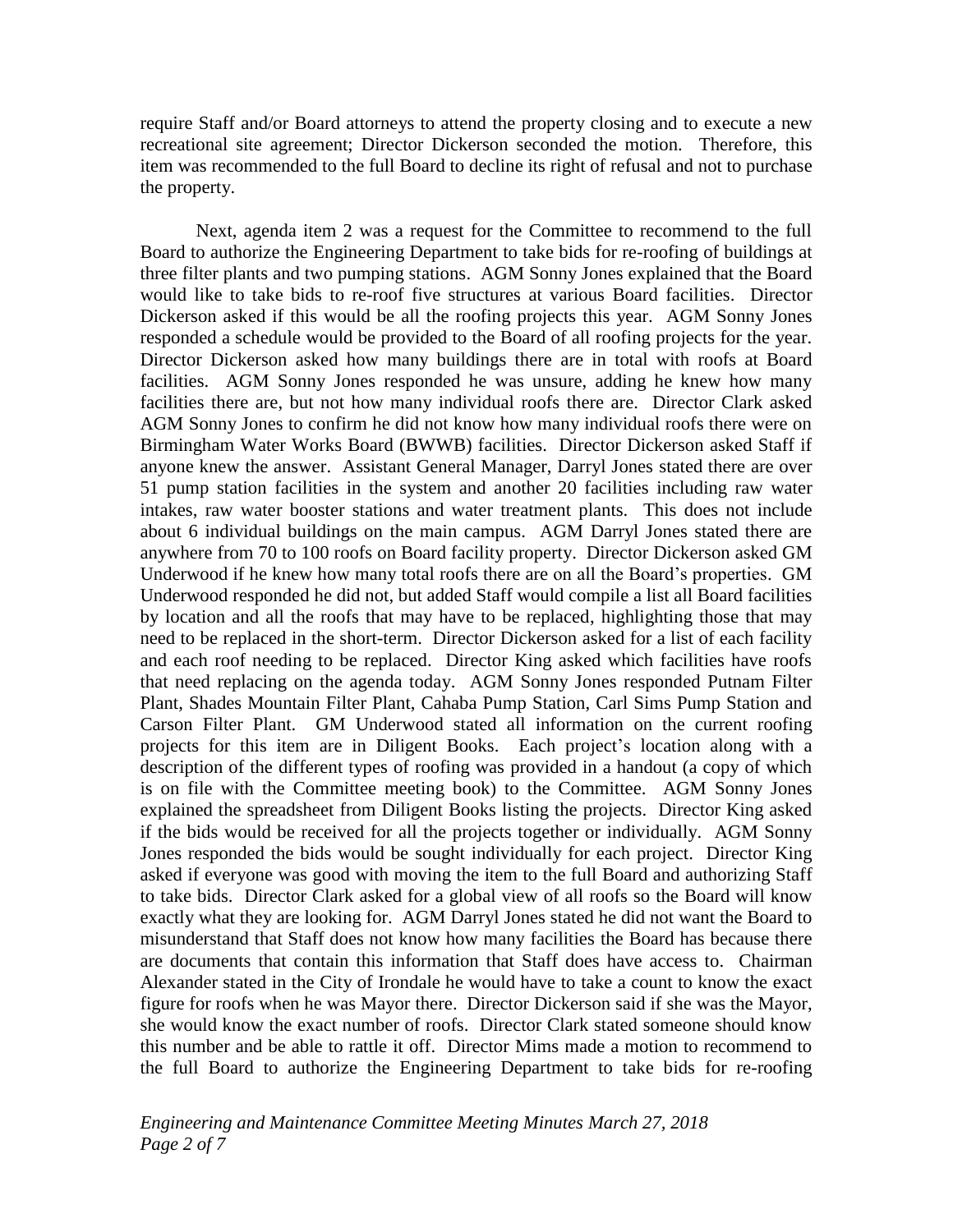buildings at three filter plants and two pumping stations and Director Dickerson seconded the motion.

Following, agenda item 3 was a request for the Committee to recommend to the full Board to approve an easement agreement with Alabama Power Company (APCO) for the lighting installation work at Sicard Hollow Road landfill. A Memo from Engineering (a copy is on file with the Committee meeting book) regarding the LED lighting installation was provided to the Committee. AGM Sonny Jones stated the landfill is used for crews to place material taken from the river along with construction spoil. The work is sometimes done at night and on the weekends and it is very dark. GM Underwood pointed out the location on an area map. Director Munchus asked who would be paying for this and how much the cost would be. GM Underwood stated the Board would be responsible for the cost. AGM Sonny Jones stated the cost would be a little less than \$1,000.00 per month for a period of 60 months. GM Underwood stated all the information on this item is in Diligent. Director King asked if there is room at this landfill for use for a long period of time. AGM Sonny Jones responded yes. Director Munchus asked if the landfill was ADEM and EPA compliant. GM Underwood responded yes and BWWB are the only ones who use it. Director Clark asked who is clearing the land. AGM Sonny Jones stated BWWB is clearing the trees and we plan to sell the timber that is cut. GM Underwood clarified this is not like a timber cut, but more like pulp wood. GM Underwood stated APCO will probably clear the land more following the timber removal by a forester, which the Board hires. APCO will maintain the area keeping trees cut back so the limbs do not interfere with the power lines GM Underwood stated. Director King confirmed that the \$453.23 per month will remain in place as long as the Board has service with APCO at this location. Director Mims made a motion to recommend to the full Board to approve the easement agreement with APCO for the lighting installation work at Sicard Hollow Road landfill and Director Dickerson seconded the motion.

Next, agenda item 4 was a request for the Committee to discuss the request for an increase in the rate of pay for sheriff deputies working at Inland Lake. GM Underwood explained that Director King had received a letter regarding this item. A handout (Blount County Deputy Pay Rate Review) was provided to the Committee. Director Munchus asked if Blount County deputy sheriffs worked at Inland Lake. GM Underwood responded yes adding that following September 11, 2001, the EPA required that all facilities be secured. Jefferson County provided security at Lake Purdy for about 15 years. Currently, the City of Birmingham provides security at Lake Purdy. Director King stated these are off-duty officers providing their services. GM Underwood stated all are paid by BWWB. Assistant General Manager, Darryl Jones walked the Committee through the booklet. The spreadsheet within the booklet shows the rate at \$20.00 per hour for Blount County deputies and \$25.00 per hour for Jefferson County deputies from 2001 through 2016 at Inland Lake and Lake Purdy. When City of Birmingham police officers were hired, they paid a rate of \$30.00 per hour. The spreadsheets compare the proposed increases. AGM Darryl Jones stated the increase was not budgeted for 2018. Director Munchus asked where Security Engineers fit in. AGM Darryl Jones responded that Security Engineers provides service for the Board at the Security Gate on the Main

*Engineering and Maintenance Committee Meeting Minutes March 27, 2018 Page 3 of 7*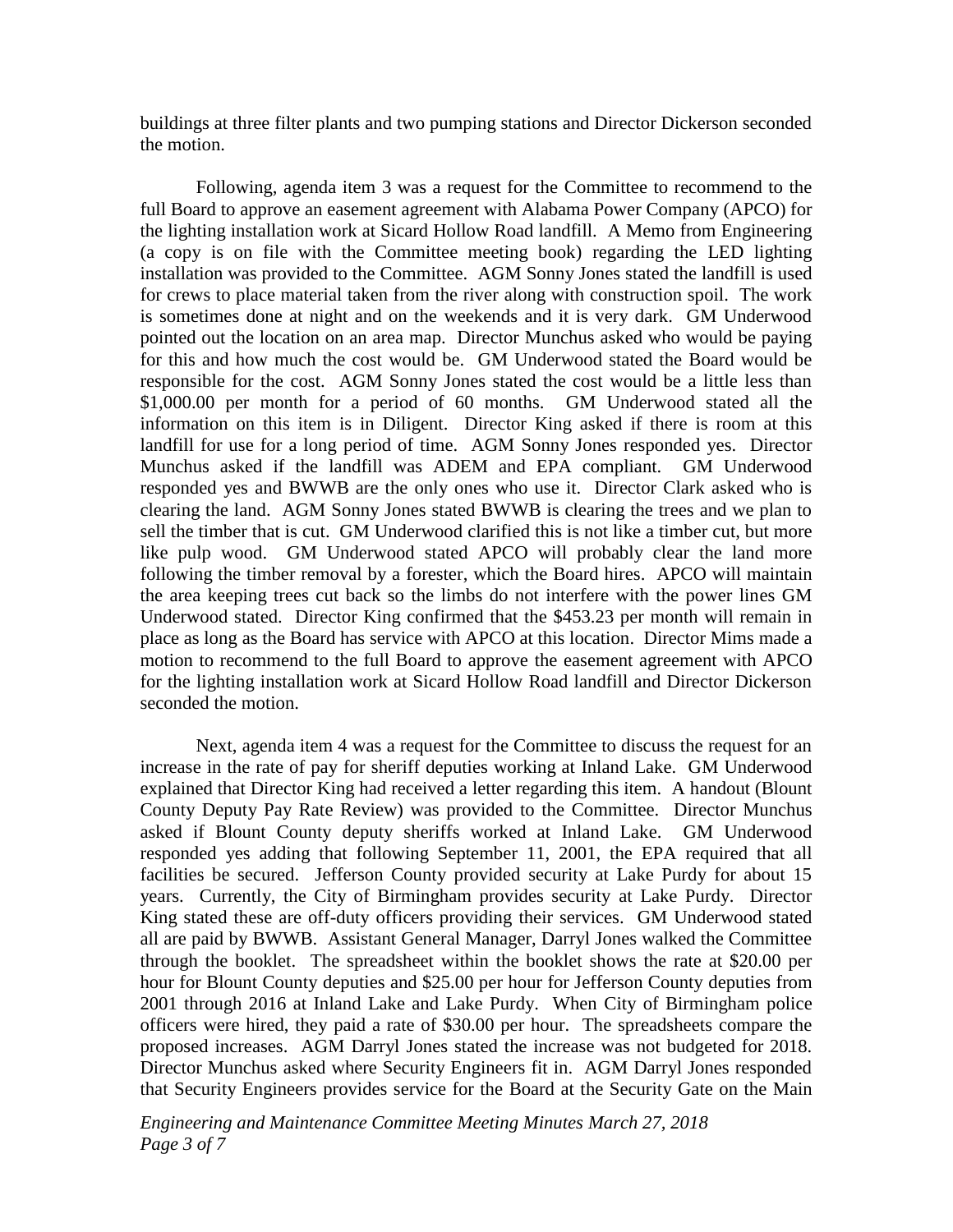Campus, the Lobby of the Main Building, the Lobby of the Customer Service Center and at the Putnam Filter Plant. Director Munchus asked what the difference in authority is. AGM Darryl Jones responded that the deputies have arresting powers. Director King explained the process at Inland Lake in which the deputies collect \$5.00 from customers desiring to use the lake. That money is intended for BWWB to re-coup some of its costs to secure the Lake. Director Clark recommended BWWB set the rates. Chairman Alexander stated the Fraternal Order of Police (FOP) sets their going rates. AGM Darryl Jones stated they want equal pay for equal work and they have not had an increase since they began working for BWWB. Director Munchus asked how much is typically collected in a year to launch boats. AGM Darryl Jones stated anywhere from \$700.00 to \$1000.00 per month. Director Clark reminded Director Munchus that is not the issue the Committee is discussing right now. Director Mims stated he believed it is fair to pay the deputies at the same rate as the City of Birmingham police officers. Some discussion occurred regarding the 2018 budget already being approved and how to proceed. Director Dickerson asked if the budget could be adjusted during the year. GM Underwood stated Staff could make some adjustments during the year. Various options were discussed. GM Underwood stated the rates changed in the middle of the year for City of Birmingham police officers last year. Director Dickerson made a motion to move to the full Board a request for a rate increase in the amount of \$30.00 per hour for sheriff deputies working at Inland Lake and Director Mims seconded the motion. Director Clark added for the sake of the ratepayer that Staff look at employing its own security officers. Chairman Alexander stated a bill would have to be passed to do that. Director Munchus stated the Board has had great success with the Legislature, adding that Jabo Waggoner was the man. AGM Darryl Jones stated that would cost the Board more money also. Director Munchus asked if any water systems employ their own security personnel. Patrick Flannelly stated New York City does police its reservoir because they do not have filtration. GM Underwood added this new rate would go into effect April 1, 2018.

Following, agenda item 5 was a request for the Committee to hear a presentation on network security penetration testing activity and to recommend approval of a Statement of Work with Dell SecureWorks in the amount of \$29,241.00 to perform network security penetration testing. IT Manager, George Anderson provided a handout (a copy is on file with the Committee meeting book) of his presentation. Director Dickerson asked if this work was provided for in the budget. Mr. Anderson responded yes. The drivers for this topic include the complexity of the landscape, the malicious intent, the awareness of your weaknesses and perspective. Safe testing attempts certain malicious events that have been successful at other companies, simulates how cyber attackers exploit various levels of vulnerability, identifies vulnerabilities, assesses the magnitude of successful attacks and tests the ability of network defenders to successfully detect and respond to attacks. Regarding internal people and devices; we continually educate and remind users of warning signs, expand end user access controls, minimize administrative privileges and properly maintain security management software on devices used by end users. Regarding the internal network elements; we protect network points where devices enter the internal network, examine network traffic flows to detect and prevent vulnerability exploits, monitor network traffic for suspicious activity perform alerts, utilize host-based and/or network based security firewalls, maintain a focus on

*Engineering and Maintenance Committee Meeting Minutes March 27, 2018 Page 4 of 7*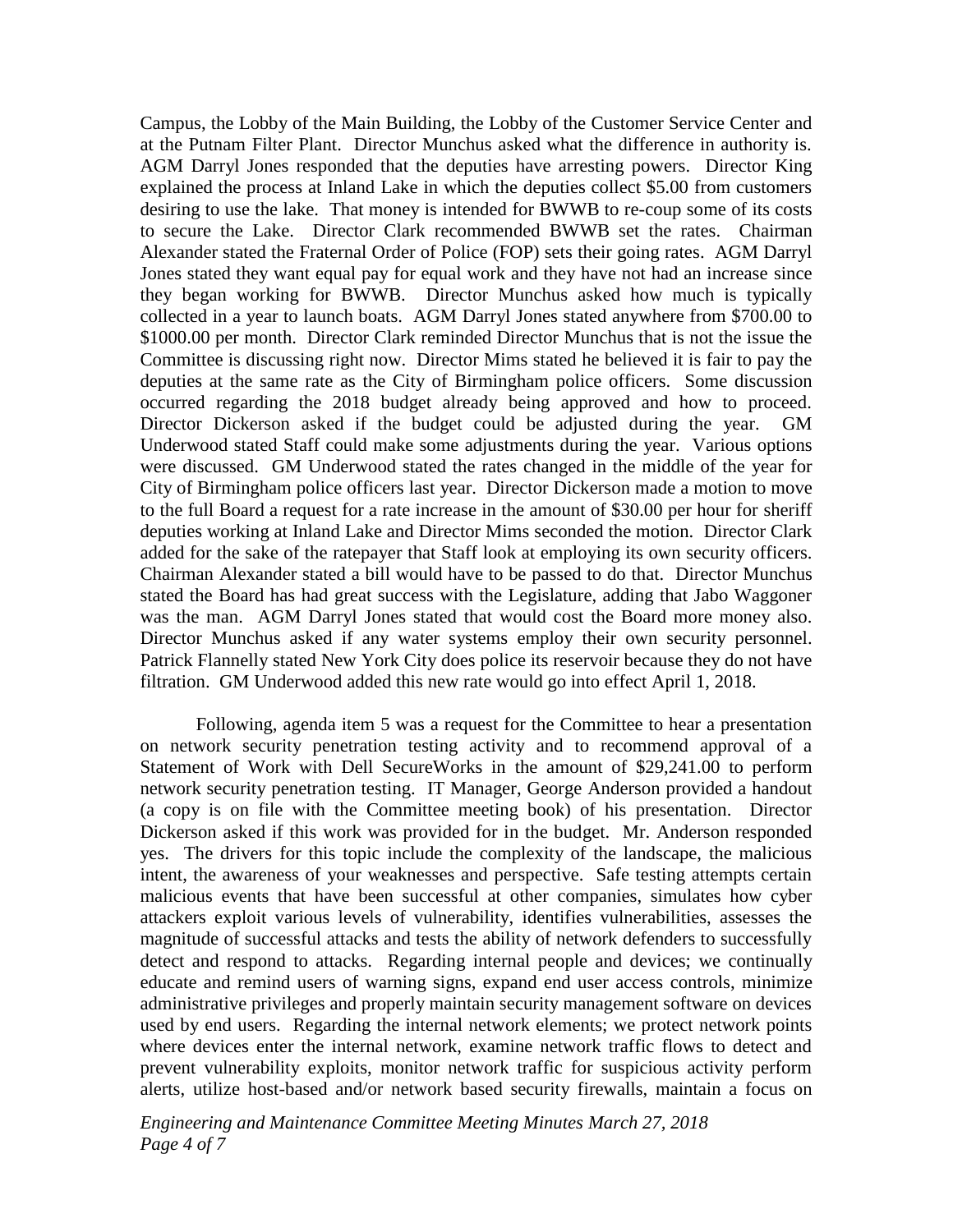threat intelligence, actively run anti-malware software on various individual systems and utilize security assessments. Regarding external people, devices and systems; we require and maintain use of a private network that encrypts connections over the Internet into the company network, require certain access into the company network to use multi-factor authentication and utilize and maintain demilitarized zones, which separate internal LAN network activity from outside untrusted networks. Some discussion occurred regarding the five sewer systems the BWWB does billing for. Regarding securing infrastructure elements; we utilize security information and event management, mobile device management, email security appliances, web security appliances, ensure efficient handling of data back-ups, effective patching of servers and workstations, restrict use of unapproved and/or unsupported computer software, continuously train IT staff on the various elements of security and invest in IT security hardening measures. Dell SecureWorks is the company chosen and they are a leader in managed security services worldwide. Mr. Anderson stated the Board's legal team gave approval that this does not have to be bid out due to it being a professional service along with its confidential nature. Director Dickerson made a motion to recommend to the full Board to approve a Statement of Work with Dell SecureWorks in the amount of \$29,241.00 to perform network security penetration testing and Director Mims seconded the motion.

Next, agenda item 6 was a request for the Committee to recommend to the full Board to approve a Scope of Services with ARCADIS for the 2018 Annual SAP System Support, including program management, basis support, ongoing system support and system enhancements. Patrick Flannelly started out by saying that this item and item 7 are included in the budget. In 2011, the Board decided to implement SAP in Phases. Phase 1 started in 2011 and a company named EA was hired to implement that work. The Board had a falling out with EA while this Phase was underway and their contract was terminated. ARCADIS came in to help clean-up along with Phoenix and Cole during years 2011-2013. This was called SAP Phase 1.5. In 2014 the Board purchased licenses to do Phase 2 and the Customer Relationship & Billing (CR & B) System was implemented. Mr. Flannelly used a diagram of a house with the roof removed to show the various layers of the SAP implementation. Portions in red were older systems yet to be updated. Phase 2, the Blueprinting Phase, went live in November of 2016. The implementer of the Phase 2 components from a business process perspective was Utegration, which had a separate contract with the Board Mr. Flannelly stated. Director Munchus asked who supervised the work Utegration was performing. Business Systems/Operation Manager, Barry Williams stated the supervision was done in-house. Mr. Williams stated prior to SAP, the Board had several standalone systems and they wanted to put all data on one platform. Human Resources will be brought online toward the end of 2018 or 2019. Mr. Flannelly stated Human Resources could not wait for SAP and UltiPro was added in 2008 and 2009. Director Munchus asked if money was in the budget for Human Resources. GM Underwood responded it will be by 2019, and a portion is provided for in 2018 already. Director Munchus asked what the status of the litigation with EA was. Attorney Parnell stated that was settled in February 2017 for \$100,000.00. The total cost for SAP 2018 support is \$672,155.74. Some discussion occurred regarding the hiring of employees that have expertise in SAP. One SAP employee was hired from attending SAP conferences and Sreedhar Atluri was an

*Engineering and Maintenance Committee Meeting Minutes March 27, 2018 Page 5 of 7*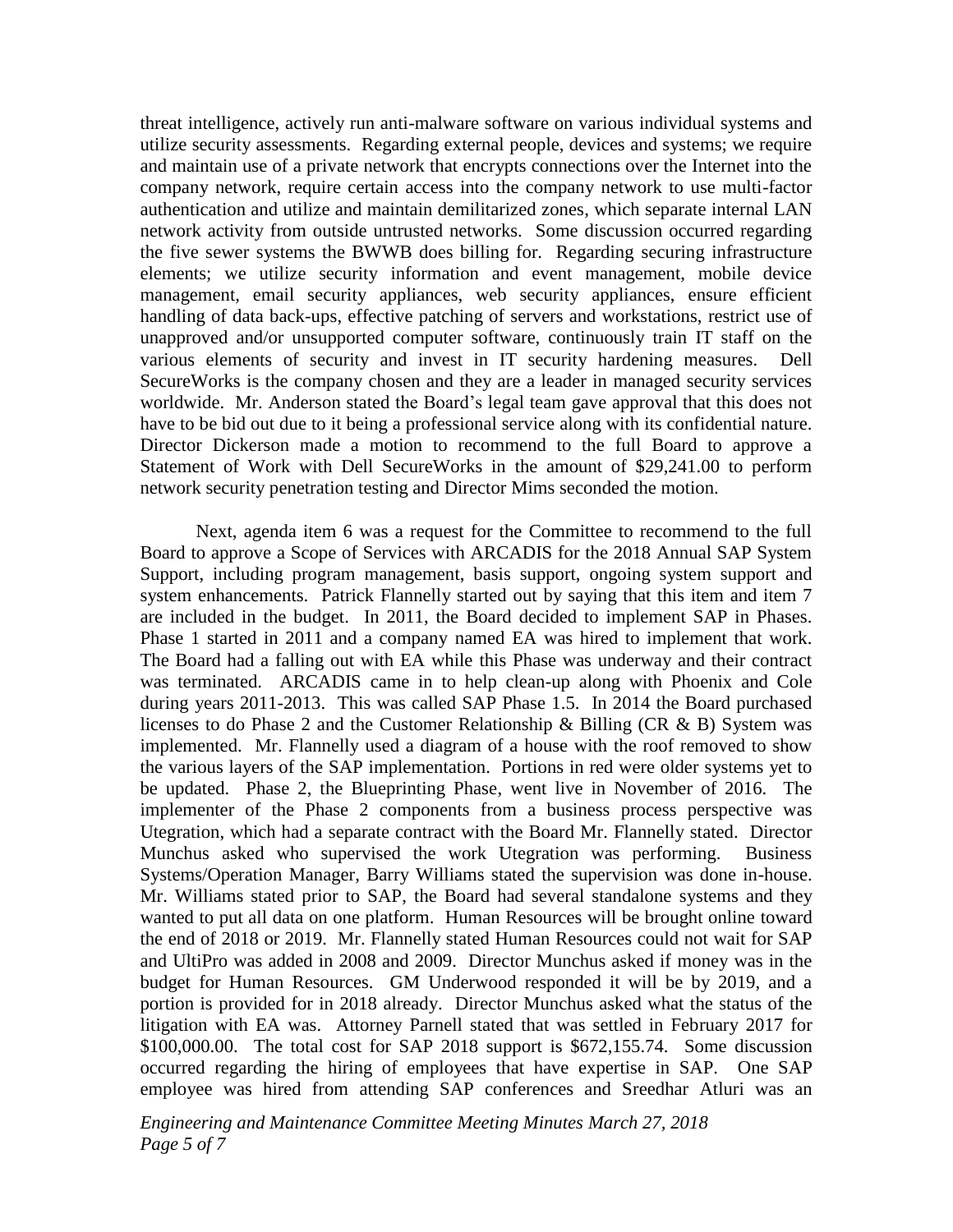ARCADIS employee that worked on the implementation team. Luther Austin, an ARCADIS employee was hired to manage SCADA. Another employee hired from ARCADIS was Scott Starkey hired as Manager for the Security Department Mr. Flannelly stated. Director Clark asked if the new technology would reduce the number of employees needed. Mr. Williams responded the new technology means the Board is more cost efficient. The nature of the work here remains labor intensive according to Mr. Williams. Director Clark asked if SAP would take away the need for Acculynk or Paymentus. Mr. Anderson responded no. Director Mims made a motion to recommend to the full Board to approve a Scope of Services with ARCADIS for the 2018 Annual SAP System Support, including program management, basis support, ongoing system support and system enhancements at an estimated cost of \$672,155.74 and Director Dickerson seconded the motion.

Following, agenda item 7 was a request for the Committee to hear an update on the Inland Lake Dam Safety Program. A handout (a copy is on file with the Committee meeting book) from Patrick Flannelly on the Inland Lake Dam Evaluation and Monitoring Program was distributed to the Committee. Built in the 1930's, Inland Dam is between a quarter and a third of a mile wide. It is 195 feet tall and at least three times the width of Lake Purdy dam. It is twice the height of Lake Purdy Dam according to Mr. Flannelly. It is a high hazard dam and in today's dollars one of the most expensive projects the Board has ever undertaken, even though this was built under the Industrial Water Board's ownership which the Board inherited. There was seepage detected in 2012 and we began monitoring this more closely at that time manually. In 2016, monitoring the seepage was planned to be automated. The Corp of Engineers came back and wanted a permit for the seepage weir. We broke it into two parts and we are expecting bids in April on the first part. The cost will be somewhere in the \$210,000.00 range for the instrumentation installation. Meanwhile the Corp has come back and given permission to go ahead and do the seepage weir at the bottom of the dam, Mr. Flannelly stated. The cost of this seepage weir construction is estimated at \$150,000.00. Director Munchus asked if this was an emergency. GM Underwood stated emergency work was performed in 2013, but there are not any emergencies right now. Mr. Flannelly confirmed this was not an emergency. Director King requested the next time the valves are opened at Inland Lake in June, holding an Engineering and Maintenance Committee Meeting there. Director King stated several Board members have never seen that, adding it was awesome to see the valve testing. AGM Darryl Jones stated it could be done in the next 30 days while the lake is full and running over. Director King suggested the Committee could then have lunch in Oneonta. GM Underwood stated Staff would schedule another meeting because AGM Darryl Jones had two or three items that needed to go on this agenda. No action was taken, the presentation was for information only.

Under new business, Chairman Alexander stated he and GM Underwood looked at some reservoir sites recently and there is a reservoir that the Board may want to consider buying. Director King asked about the size. Chairman Alexander stated it was much smaller than lake Purdy but it is not currently on the market. Director King asked why it was built. Chairman Alexander stated it was built for the owner's, Mr. Drummond's personal use. Director King stated more information could be brought to an

*Engineering and Maintenance Committee Meeting Minutes March 27, 2018 Page 6 of 7*